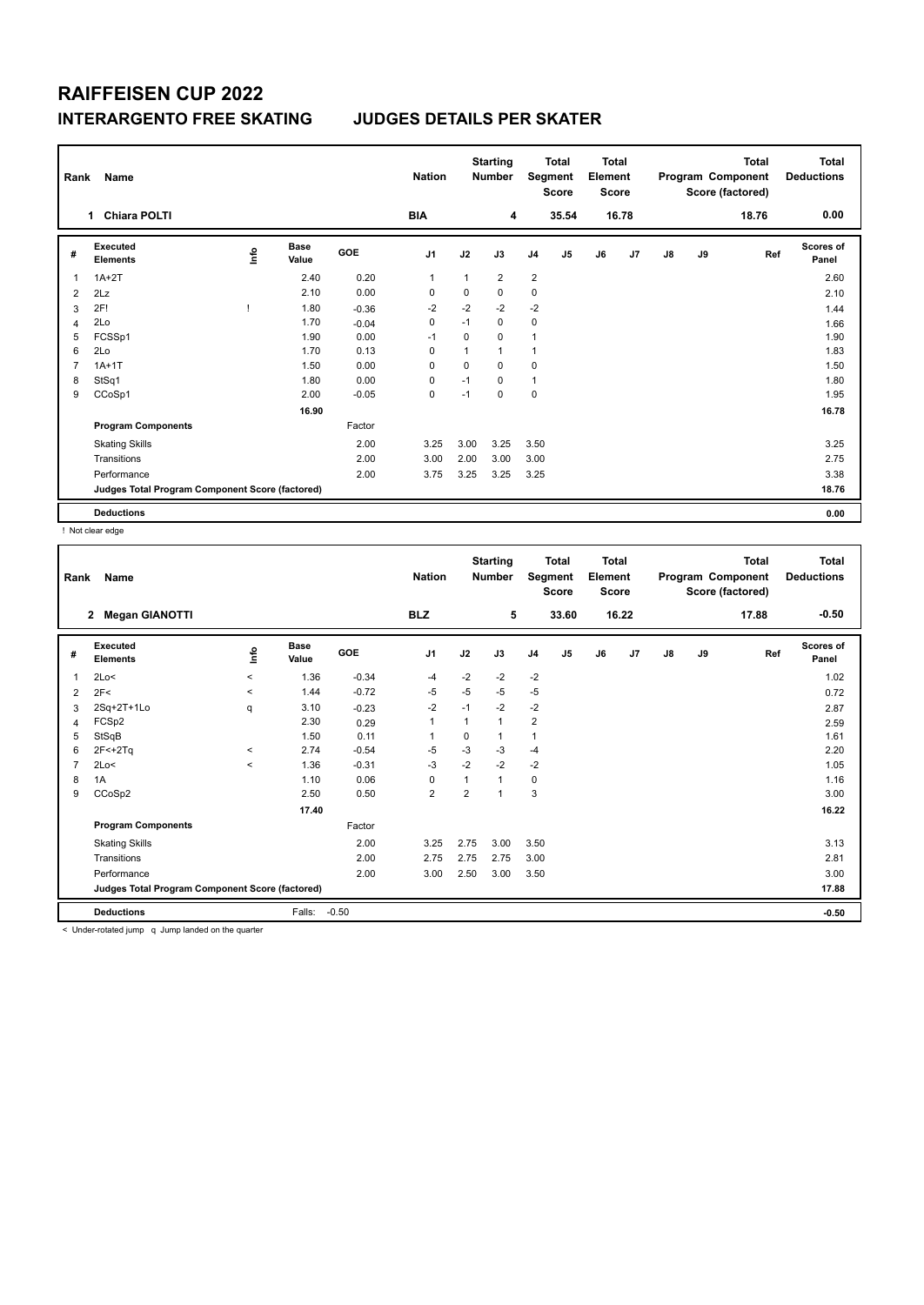# **RAIFFEISEN CUP 2022 INTERARGENTO FREE SKATING JUDGES DETAILS PER SKATER**

| Rank         | Name                                            |         |                      |         | <b>Nation</b>  |             | <b>Starting</b><br><b>Number</b> |                | <b>Total</b><br>Segment<br>Score | <b>Total</b><br>Element<br><b>Score</b> |       |               |    | <b>Total</b><br>Program Component<br>Score (factored) | <b>Total</b><br><b>Deductions</b> |
|--------------|-------------------------------------------------|---------|----------------------|---------|----------------|-------------|----------------------------------|----------------|----------------------------------|-----------------------------------------|-------|---------------|----|-------------------------------------------------------|-----------------------------------|
|              | Vanessa MACCAGNAN<br>3                          |         |                      |         | <b>LUG</b>     |             | 1                                |                | 28.94                            |                                         | 13.18 |               |    | 17.26                                                 | $-1.50$                           |
| #            | Executed<br><b>Elements</b>                     | Info    | <b>Base</b><br>Value | GOE     | J <sub>1</sub> | J2          | J3                               | J <sub>4</sub> | J <sub>5</sub>                   | J6                                      | J7    | $\mathsf{J}8$ | J9 | Ref                                                   | Scores of<br>Panel                |
| $\mathbf{1}$ | 2S+1Lo+1T                                       |         | 2.20                 | 0.07    | $\mathbf 0$    | 0           | $\mathbf{1}$                     | $\overline{1}$ |                                  |                                         |       |               |    |                                                       | 2.27                              |
| 2            | 2Loq                                            | q       | 1.70                 | $-0.85$ | -5             | $-5$        | $-5$                             | $-5$           |                                  |                                         |       |               |    |                                                       | 0.85                              |
| 3            | 2T <                                            | $\prec$ | 1.04                 | $-0.47$ | $-5$           | $-5$        | $-4$                             | $-4$           |                                  |                                         |       |               |    |                                                       | 0.57                              |
| 4            | FCSp1                                           |         | 1.90                 | 0.19    | $\mathbf{1}$   |             | 1                                | $\overline{1}$ |                                  |                                         |       |               |    |                                                       | 2.09                              |
| 5            | 2T                                              |         | 1.30                 | $-0.65$ | $-5$           | $-5$        | $-5$                             | $-5$           |                                  |                                         |       |               |    |                                                       | 0.65                              |
| 6            | 1A                                              |         | 1.10                 | $-0.55$ | $-5$           | $-5$        | $-5$                             | $-5$           |                                  |                                         |       |               |    |                                                       | 0.55                              |
| 7            | $2S+1T$                                         |         | 1.70                 | 0.00    | $\mathbf 0$    | $\mathbf 0$ | 0                                | $\mathbf 0$    |                                  |                                         |       |               |    |                                                       | 1.70                              |
| 8            | CCoSp2                                          |         | 2.50                 | 0.06    | $\mathbf 0$    | $\Omega$    | 1                                | $\mathbf 0$    |                                  |                                         |       |               |    |                                                       | 2.56                              |
| 9            | StSq1                                           |         | 1.80                 | 0.14    | 0              | 1           | $\mathbf{1}$                     | $\mathbf{1}$   |                                  |                                         |       |               |    |                                                       | 1.94                              |
|              |                                                 |         | 15.24                |         |                |             |                                  |                |                                  |                                         |       |               |    |                                                       | 13.18                             |
|              | <b>Program Components</b>                       |         |                      | Factor  |                |             |                                  |                |                                  |                                         |       |               |    |                                                       |                                   |
|              | <b>Skating Skills</b>                           |         |                      | 2.00    | 3.25           | 3.00        | 3.00                             | 3.25           |                                  |                                         |       |               |    |                                                       | 3.13                              |
|              | Transitions                                     |         |                      | 2.00    | 3.00           | 3.50        | 2.75                             | 2.50           |                                  |                                         |       |               |    |                                                       | 2.94                              |
|              | Performance                                     |         |                      | 2.00    | 2.50           | 2.50        | 2.25                             | 3.00           |                                  |                                         |       |               |    |                                                       | 2.56                              |
|              | Judges Total Program Component Score (factored) |         |                      |         |                |             |                                  |                |                                  |                                         |       |               |    |                                                       | 17.26                             |
|              | <b>Deductions</b>                               |         | Falls: -1.50         |         |                |             |                                  |                |                                  |                                         |       |               |    |                                                       | $-1.50$                           |

< Under-rotated jump q Jump landed on the quarter

|                | Name<br>Rank                                    |          |                      |         |                          | <b>Starting</b><br><b>Nation</b><br><b>Number</b> |              |                         | <b>Total</b><br>Segment<br><b>Score</b> |    | <b>Total</b><br>Element<br><b>Score</b> |               | Program Component<br>Score (factored) | <b>Total</b><br><b>Deductions</b> |                           |
|----------------|-------------------------------------------------|----------|----------------------|---------|--------------------------|---------------------------------------------------|--------------|-------------------------|-----------------------------------------|----|-----------------------------------------|---------------|---------------------------------------|-----------------------------------|---------------------------|
|                | 4 Zahra MILLIÈRE                                |          |                      |         | <b>BLZ</b>               |                                                   | $\mathbf{2}$ |                         | 25.62                                   |    | 9.62                                    |               |                                       | 17.00                             | $-1.00$                   |
| #              | Executed<br><b>Elements</b>                     | lnfo     | <b>Base</b><br>Value | GOE     | J <sub>1</sub>           | J2                                                | J3           | J <sub>4</sub>          | J5                                      | J6 | J7                                      | $\mathsf{J}8$ | J9                                    | Ref                               | <b>Scores of</b><br>Panel |
| 1              | 2Lo                                             |          | 1.70                 | $-0.85$ | -5                       | $-5$                                              | $-5$         | -5                      |                                         |    |                                         |               |                                       |                                   | 0.85                      |
| 2              | 2Fq                                             | q        | 1.80                 | $-0.59$ | $-3$                     | $-3$                                              | $-3$         | $-4$                    |                                         |    |                                         |               |                                       |                                   | 1.21                      |
| 3              | FCSp                                            |          | 0.00                 | 0.00    | $\blacksquare$           |                                                   |              |                         |                                         |    |                                         |               |                                       |                                   | 0.00                      |
| 4              | StSqB                                           |          | 1.50                 | 0.15    | 1                        | 1                                                 | 1            | $\overline{\mathbf{1}}$ |                                         |    |                                         |               |                                       |                                   | 1.65                      |
| 5              | 1A                                              |          | 1.10                 | 0.11    | $\mathbf{1}$             | 1                                                 | $\mathbf{1}$ | $\overline{1}$          |                                         |    |                                         |               |                                       |                                   | 1.21                      |
| 6              | $2$ Loq+ $2$ T<                                 | $\hat{}$ | 2.74                 | $-0.60$ | $-3$                     | $-3$                                              | $-4$         | $-4$                    |                                         |    |                                         |               |                                       |                                   | 2.14                      |
| $\overline{7}$ | 2Fq                                             | q        | 1.80                 | $-0.90$ | $-5$                     | $-5$                                              | $-5$         | $-5$                    |                                         |    |                                         |               |                                       |                                   | 0.90                      |
| 8              | $2S < +2T <$                                    | $\prec$  | 2.08                 | $-0.42$ | $-5$                     | -4                                                | $-3$         | $-4$                    |                                         |    |                                         |               |                                       |                                   | 1.66                      |
| 9              | CCoSp                                           |          | 0.00                 | 0.00    | $\overline{\phantom{a}}$ |                                                   |              |                         |                                         |    |                                         |               |                                       |                                   | 0.00                      |
|                |                                                 |          | 12.72                |         |                          |                                                   |              |                         |                                         |    |                                         |               |                                       |                                   | 9.62                      |
|                | <b>Program Components</b>                       |          |                      | Factor  |                          |                                                   |              |                         |                                         |    |                                         |               |                                       |                                   |                           |
|                | <b>Skating Skills</b>                           |          |                      | 2.00    | 3.25                     | 3.00                                              | 3.25         | 3.50                    |                                         |    |                                         |               |                                       |                                   | 3.25                      |
|                | Transitions                                     |          |                      | 2.00    | 2.75                     | 2.25                                              | 3.00         | 2.75                    |                                         |    |                                         |               |                                       |                                   | 2.69                      |
|                | Performance                                     |          |                      | 2.00    | 2.50                     | 2.00                                              | 2.75         | 3.00                    |                                         |    |                                         |               |                                       |                                   | 2.56                      |
|                | Judges Total Program Component Score (factored) |          |                      |         |                          |                                                   |              |                         |                                         |    |                                         |               |                                       |                                   | 17.00                     |
|                | <b>Deductions</b>                               |          | Falls:               | $-1.00$ |                          |                                                   |              |                         |                                         |    |                                         |               |                                       |                                   | $-1.00$                   |

< Under-rotated jump q Jump landed on the quarter